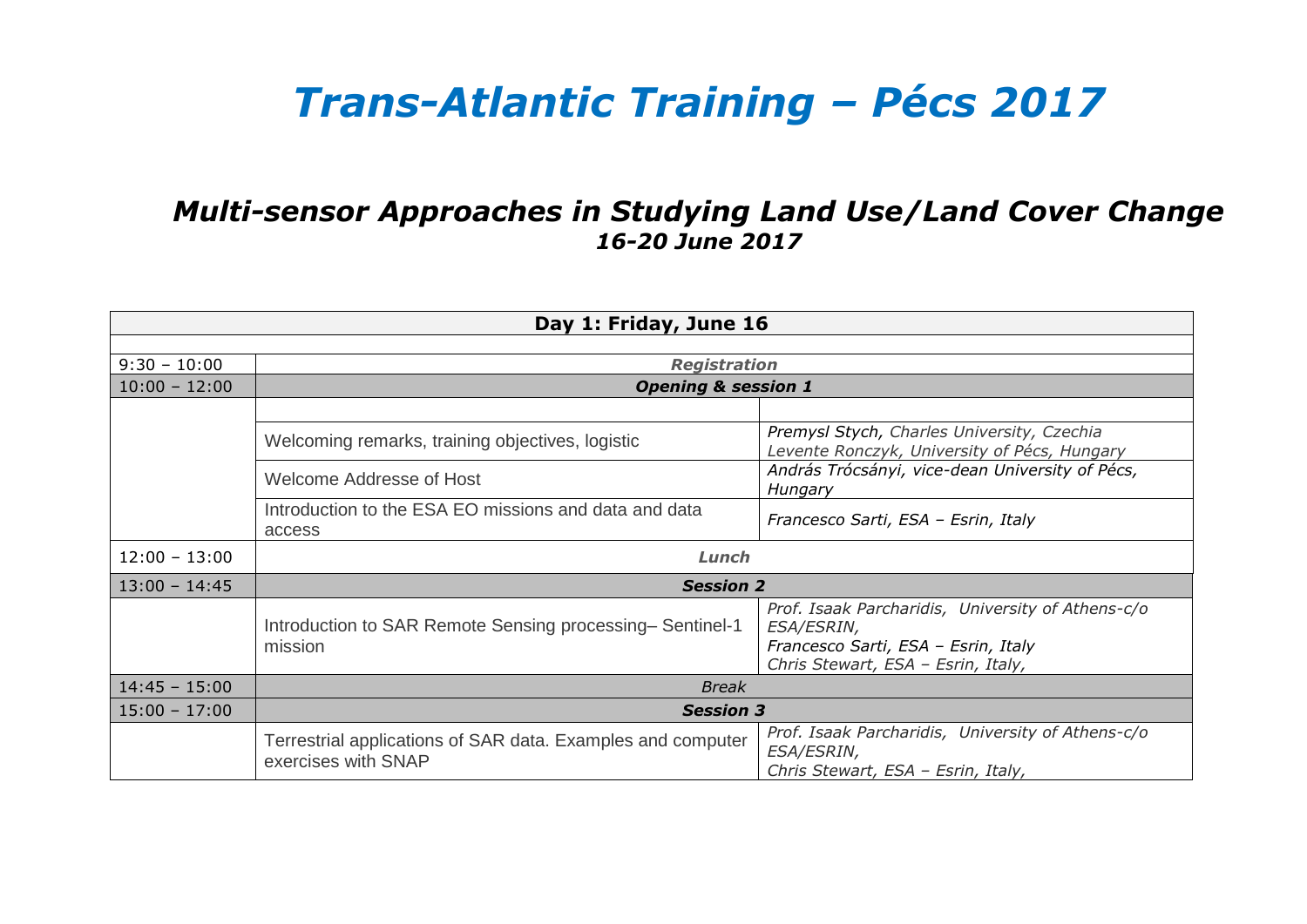| Day 2: Saturday, June 17 |                                                                                                |  |  |
|--------------------------|------------------------------------------------------------------------------------------------|--|--|
|                          |                                                                                                |  |  |
| $9:00 - 12:00$           | <b>Session 4</b>                                                                               |  |  |
|                          | ESA EO data Access; Applications of SAR data in the Land Use/Land Cover Changes                |  |  |
|                          | Prof. Isaak Parcharidis, University of Athens-c/o ESA/ESRIN, Chris Stewart, ESA - Esrin, Italy |  |  |
| $12:00 - 13:00$          | Lunch                                                                                          |  |  |
| $13:00 - 17:00$          | <b>Session 5</b>                                                                               |  |  |
|                          | Examples and computer exercises with SNAP                                                      |  |  |
|                          | Prof. Isaak Parcharidis, University of Athens-c/o ESA/ESRIN, Chris Stewart, ESA - Esrin, Italy |  |  |

| Day 3: Sunday, June 18 |                                                                                                                  |  |
|------------------------|------------------------------------------------------------------------------------------------------------------|--|
|                        |                                                                                                                  |  |
| $9:00 - 12:00$         | <b>Session 6</b>                                                                                                 |  |
|                        | Land Cover Mapping - The use of multi-temporal and multi-sensor (SAR & Optical) data                             |  |
|                        | Dr. Francesco Holecz, Purasca, sarmap SA, Switzerland                                                            |  |
| $12:00 - 13:30$        | <b>Session 7</b>                                                                                                 |  |
|                        | Introduction and demonstration of the customized Sentinel-1 processing chain on HSC (supercomputer University of |  |
|                        | Pecs)                                                                                                            |  |
|                        | Dr. Bogdan Zavalnij, University of Pecs                                                                          |  |
| $14:00 - 17:00$        | Lunch and wine testing (Viticulture Research Institute University of Pécs)                                       |  |

| Day 4: Monday, June 19 |                                                                                                                                                                                      |  |
|------------------------|--------------------------------------------------------------------------------------------------------------------------------------------------------------------------------------|--|
|                        |                                                                                                                                                                                      |  |
| $9:00 - 10:30$         | <b>Session 8</b>                                                                                                                                                                     |  |
|                        | New trends in optical remote sensing data and technics with emphasis on Landsat-8 and Sentinel-2 missions<br>Jeffrey Masek, University of Maryland, NASA Goddard Space Flight Center |  |
| $10:30 - 10:45$        | <b>Break</b>                                                                                                                                                                         |  |
| $10:45 - 12:00$        | <b>Session 9</b>                                                                                                                                                                     |  |
|                        | An evaluation of impacts of land use/land cover change on ecosystems; Landsat time series analysis;<br>Mutlu Ozdogan, University of Wisconsin-Madison                                |  |